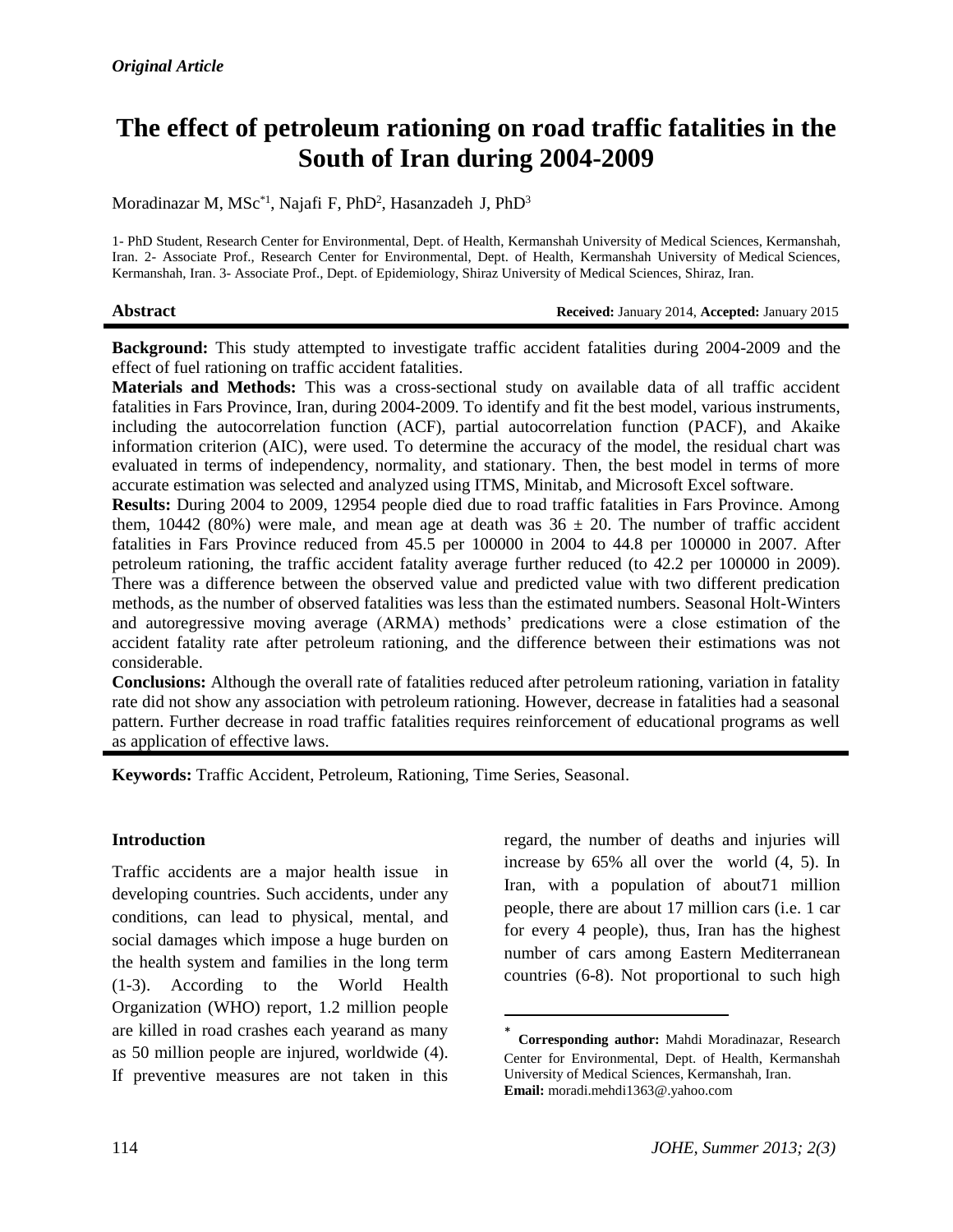number of cars in Iran, road traffic accident rate, death rate, and [disability-adjusted life](http://www.google.com/url?sa=t&rct=j&q=dalys&source=web&cd=1&cad=rja&uact=8&sqi=2&ved=0CCUQFjAA&url=http%3A%2F%2Fen.wikipedia.org%2Fwiki%2FDisability-adjusted_life_year&ei=uoJfU5HZIcaOtQbC3IC4CA&usg=AFQjCNEmdyEiU3j363Fmt1zISPUfuWR7fw&sig2=GHlU4uFwlbEkvf6BueWHgg&bvm=bv.65636070,d.Yms) year (DALY) lost because of road traffic accidents in Iran are higher than average global and regional values [\(4,](#page-5-1) [9,](#page-5-4) [10\)](#page-5-5). This has caused the recognition of road traffic accident as a main health problem not only in Iran, but also worldwide [\(11,](#page-5-6) [12\)](#page-5-7).

Iran is a developing country with continuous improvements in transport infrastructure, quality of vehicles, driver training, traffic laws, and emergency road health care. These are also the main factors which contribute to road traffic injuries. In addition to all these factors, the police have recently enhanced the controls on all roads specifically during public holidays. One of the other factors affecting the number of car journeys within each country, which in turn affect the number of road traffic injuries, is the price and availability of fuel for cars. The price of gasoline and other petroleum products in Iran, because of subsidies, were much lower than the world price. However, in 2007, the government tried to remove fuel subsides and rationings in order to control the increasing gasoline consumption trend. In this study, we aimed to investigate the effect of gas rationing on the number of fatalities due to road traffic injuries by investigating trends in road traffic fatalities [\(13\)](#page-5-8).

## **Materials and Methods**

This study was a cross-sectional study on fatalities due to road traffic accidents in Fars Province from 2004 to 2009. Fars Province is located in the South of Iran with a population of more than 4.5 million people. In the province, 61% of the population lives in urban areas. The main road network is about 2229 km, 569 km of which comprise of highways [\(14\)](#page-5-9). Road traffic fatalities were separated from death registry data collected by health centers of each province in which all the appropriate resources were used including data from hospitals, cemeteries, the Legal Medical Organization, and rural health centers. The data contains variables such as age, gender, time of incident and death, and place of accident. Health center personnel record the data on a daily basis, but data from all over the province are collected on a monthly basis. Information related to cause of death were recorded by a coroner in each city in which the disease coding system was based on the 3 digit coding of the International Classification Of Diseases  $10<sup>th</sup>$  revision (ICD-10) and external mortality and injury causes were classified using V01 to V99 codes [\(15\)](#page-5-10). For the purpose of this study, all road traffic fatalities involving a motor vehicle with at least two wheels were included if the victims were inhabitants of the Fars Province. The amount of fuel consumption was extracted from the Fars Energy Consumption Optimization Organization, and the population of the province was obtained from the Civil Registration Organization of Fars Province.

After the data collection, the road traffic fatality data was entered into Microsoft Excel software (Microsoft Corporation, Redmond, WA, USA), and repetitions were eliminated by matching name, family name, father's name, and national identity. Moreover, outlier of traffic accident fatalities was excluded or reduced by statistical methods [\(16\)](#page-5-11). To show more accurate trend of traffic accident fatalities, we made the data stationary (trend removal, data seasonal component, and variance constant). Then, we used Box-Jenkins models for modeling trends in fatalities. In this study, to identify and fit the best model, various instruments, including autocorrelation function (ACF), partial autocorrelation function (PACF), and Akaike information criterion (AIC), were applied. To determine the accuracy of the model, the residual chart was evaluated in terms of normality and stationary. Then, the best model in terms of better estimation and lower error (sum squared error and mean squared error) was selected. For data analysis, ITSM version 7 (the ITSM package is used to analyze and display the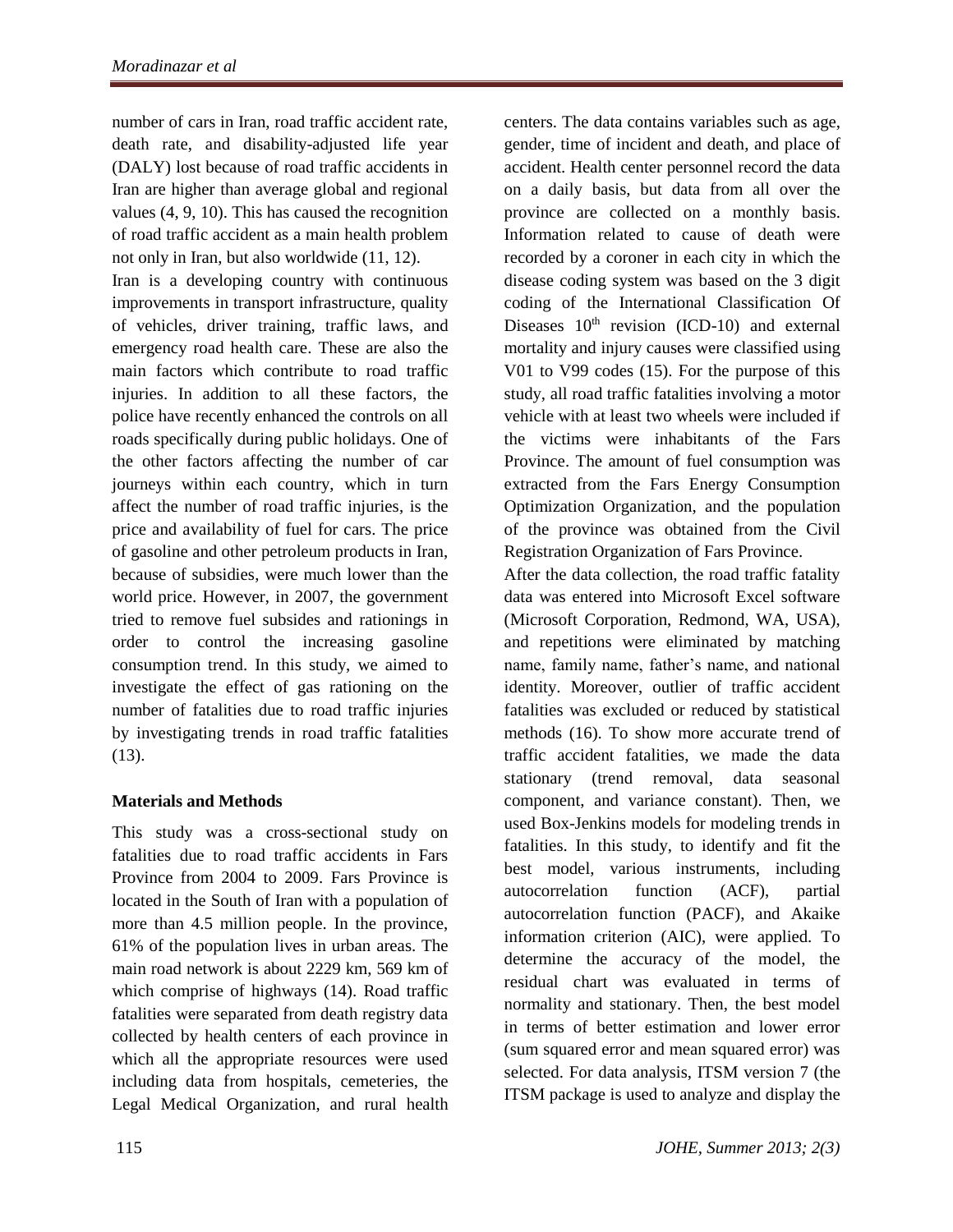properties of time series data), Minitab (version 16; Minitab Inc., State College, PA, USA), and Microsoft Excel software were used [\(17\)](#page-5-12). In addition to the data description, t-test was used to compare group's means in men and chi-square test was used for comparison of averages. Women and Poisson regression were further applied to determine changes in frequency of fatalities over time. All P values of greater than 0.05 were considered significant.

#### **Results**

During 2004 to 2009, 12954 people died due to road traffic accidents in the Fars Province, of which 10442 (80%) were male and 2512 (20%) were female. The mean age at death from road accidents was  $36 \pm 20$ , the corresponding value

for women and men were  $38 \pm 23$  and  $35 \pm 19$ , respectively  $(P < 0.001)$ . Death attributed to road traffic accidents accounted for 12% of total deaths of the province. Road traffic fatalities are different among men and women, as this ratio was 14% among men and 5.5% among women  $(P < 0.001)$ .

In total, Fars Province, in 2008, consumed about 6.51% of the total 1,595,745,000 L petroleum in Iran, and was in the fourth rank in terms of petroleum consumption after Tehran, Khorasan, and Isfahan. After petroleum rationing and increasing of petroleum substances price in June 2007, gas consumption decreased in the province from 12 to 9 million L per month, and this reduction was significant (Figure 1) ( $P <$ 0.001).



**Figure 1. Petroleum consumption trend in Fars Province during 2004-2009**

The average of road traffic fatalities in Fars Province was 45 per 100000, 18 per 100000 for females and 73 per 100000 for males, which is statistically significant ( $P < 0.001$ ). As shown in figure 2, the number of traffic accident fatalities in Fars Province reduced from 45.5 per 100000 in 2004 to 44.8 per 100000 in 2007 ( $Y = -0.11$ ) month + 48) ( $P = 0.032$ ). After petroleum rationing, the average of traffic accident fatalities has further reduced (to 42.2 per 100000 in 2009) ( $Y = -0.23$  month  $+47$ ). Therefore, the prediction by seasonal Holt-Winters and autoregressive moving average (ARMA) methods was higher than that observed. The value predicted by the two methods was a close estimation of the traffic accident fatality rate after petroleum rationing and the difference in their estimations was small. However, there was a difference between the observed value and predicted value with two different predication methods, as the number of observed fatalities was less than the estimated numbers.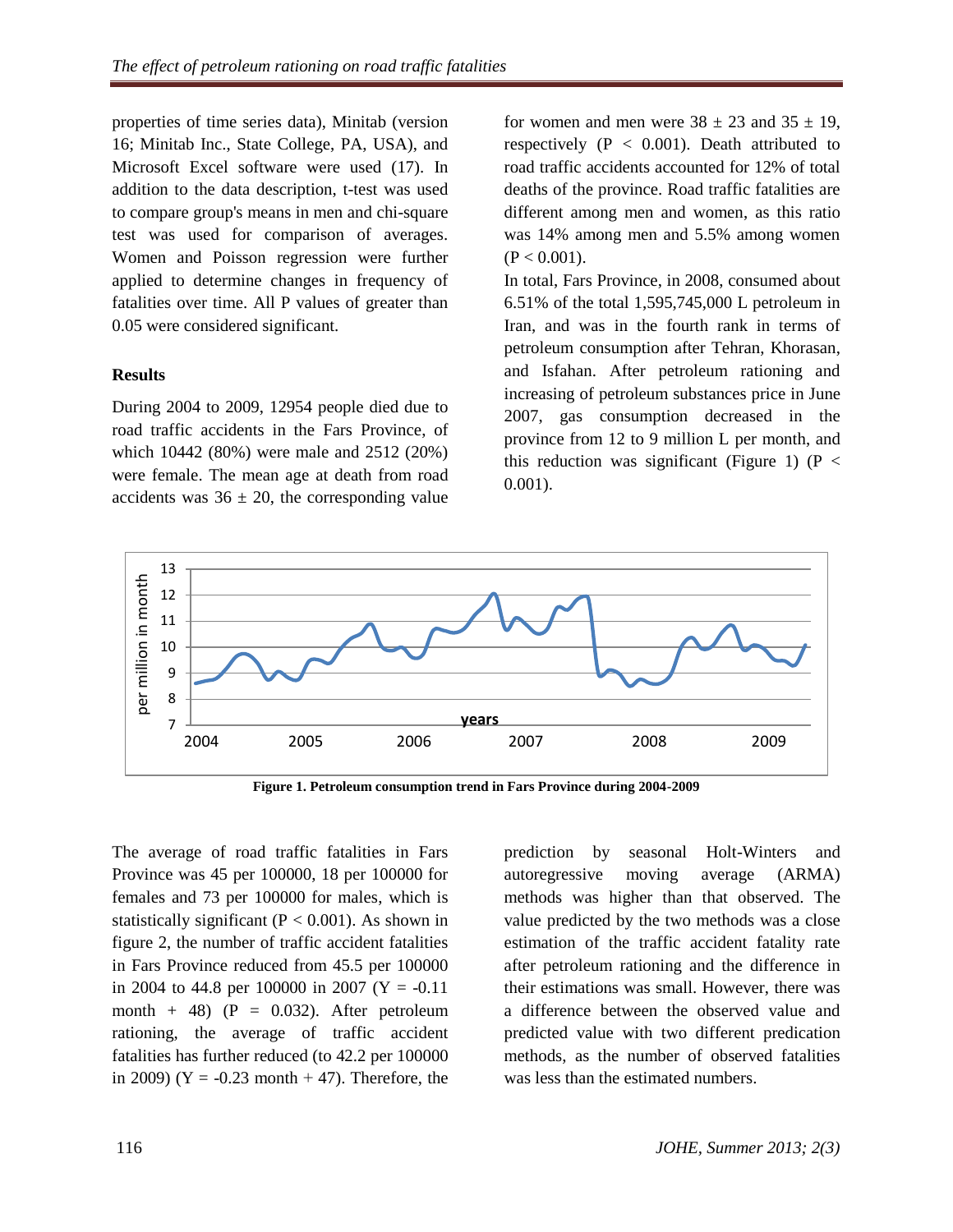

**Figure 2. The number of observed and expected cases after petroleum rationing**

The trend of fatalities based on gender showed a descending trend among men  $(Y = -0.24$  month  $+ 82$ ) (P = 0.02), and an ascending trend among women  $(Y = 0.9 \text{ month } + 15)$   $(P = 0.004)$ .

Interestingly, the highest decrease and increase in fatalities among men and women, respectively, have occurred after petroleum rationing (Figure 3).



**Figure 3. The effect of petroleum rationing on the number of death cases of traffic accidents based on gender**

According to our results, the monthly and seasonal models can, respectively, describe 35% and 41% of the fatalities among men. However, traffic accident fatalities among women did not show any regular trend.In the present study, there was no statistically significant association between petroleum consumption and road traffic fatalities ( $r = 0.175$ ,  $P = 0.18$ ). In fact, traffic accident fatality has a seasonal trend with its highest and lowest rates in September and January, respectively.

#### **Discussion**

The current study results showed that fuel consumption in Iran had an ascending trend before the increase of petroleum price and rationing. In fact, decrease in fatality rate due to traffic accidents showed a quadratic function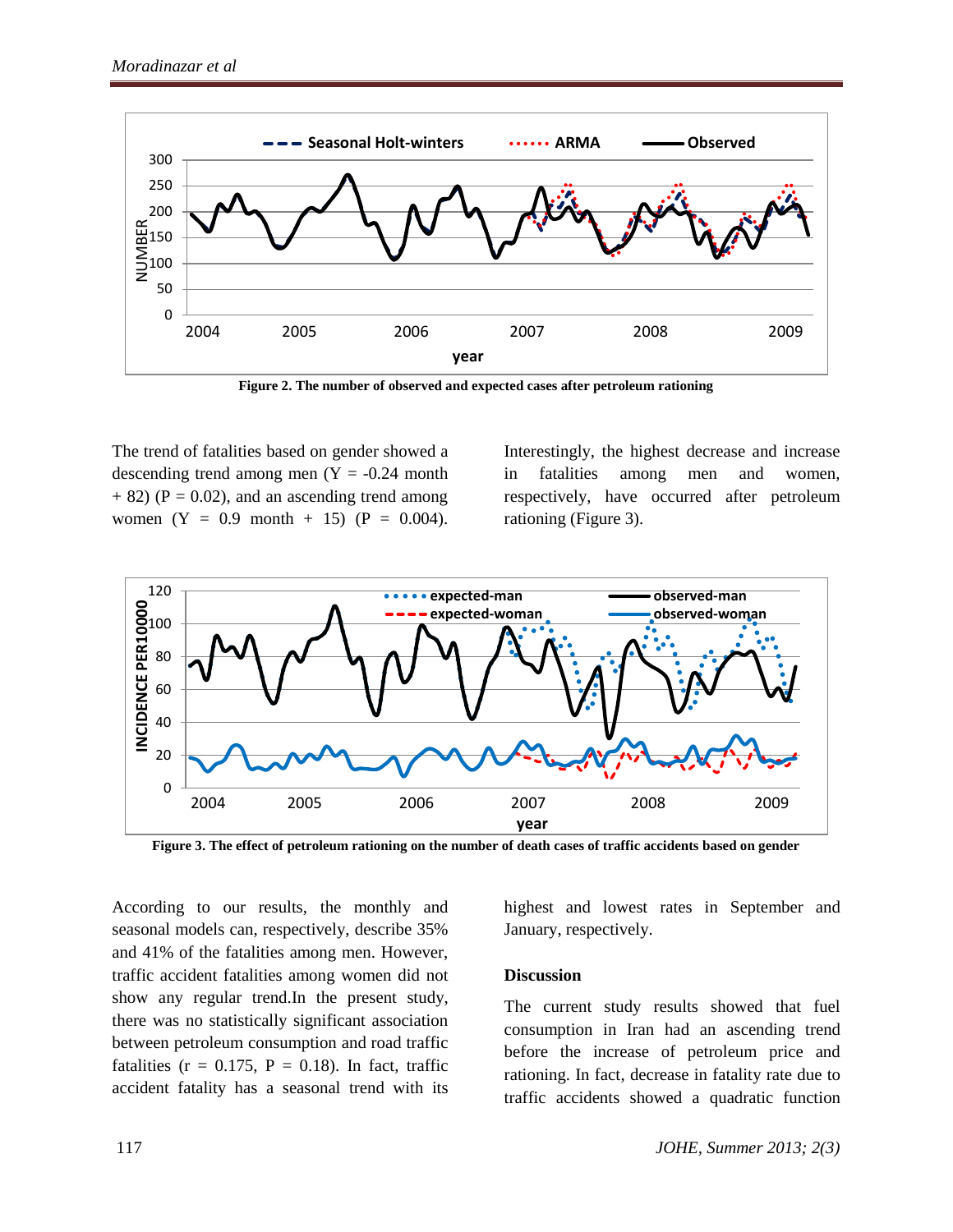affected mostly by season. Thus, although the results of the current study showed a reduction in road traffic fatalities after petroleum rationing, we cannot find an exact association between fuel consumption and such fatalities. According to our findings, the fatalities model is affected by seasonal pattern more than fuel consumption and petroleum rationing, as such fatalities occurred in summer more than other seasons. Similar studies conducted in other parts of the world have also shown that traffic accident fatalities have a seasonal pattern (15- 17).

The present study indicated that the traffic accident fatalities model is changing in our society, as it showed an increase in traffic accident fatalities among women and reduction among men in Fars Province. Such changes have been observed specifically after petroleum rationing.

Various factors may have contributed to such an increase in fatalities among women. In Iran, the improvements in the socio-economic status of families and women have resulted in an increase in their participation in activities outside of the home, and in turn, their use of vehicles. This finding is similar to that from other parts of Iran [\(18\)](#page-5-13) and other countries [\(19,](#page-5-14) [20\)](#page-5-15). In the present study, although fatality rate decreased over the period of the study, it was 4 times higher among men than women. This finding was consistent with that of similar studies in Iran [\(18\)](#page-5-13), United States [\(21\)](#page-5-16), France [\(22\)](#page-5-17), Sweden, Spain [\(23\)](#page-5-18), India, Thailand [\(24\)](#page-6-0), and many other countries [\(4,](#page-5-1) [25\)](#page-6-1).

The average of traffic accident fatalities in the Fars Province was higher than the average value in Iran (about 30 per 100000). One of the important reasons for this higher rate of fatality in Fars Province can be the higher ratio of cars to population in the province compared to that of the whole of Iran [\(5\)](#page-5-2). Keeping in mind that mortality rate due to road traffic accidents in Iran is higher than the world, which is estimated

to be 19 to 22 per 100000, illustrates the severity of the situation in Fars Province [\(4,](#page-5-1) [7\)](#page-5-19). There are several factors that contribute to these findings. The existence of inexperienced and careless drivers in Fars Province as well as Iran are two important factors [\(26\)](#page-6-2). In addition, the use of old cars plus the existence of few standard roads are other contributing factors [\(6\)](#page-5-3). While drinking does not seem to be a big problem in Muslim countries, such as Iran, seat belt and helmet use and possible lower quality of prehospital and hospital cares, compared to developed countries, are other important factors that contribute to the higher mortality rate in Iran.

Although using time series can overcome problems occurring due to seasonal and past trends, it cannot control other variables including the number of vehicles, change in socio-economic status, application of new laws about helmet and seat belt usage, and implication of educational programs. Thus, in this model, we assumed that all such factors did not change effectively over the period of the study. In addition, we could not specify the exact number of vehicles in the province, and therefore, we also assumed that no significant changes occurred in this value.

# **Conclusion**

According to the results of this study, there is no relationship between road traffic fatalities and petroleum price and rationing. However, a further decrease in fatality rate necessitates additional focus on reinforcement of laws, application of heavy fines for offending drivers and safety standards for all produced vehicles, and educational programs for drivers. In fact, gasoline rationing was a useful measure in dealing with gasoline sanctions in Iran with no effect on the rate of fatality due to road traffic accidents.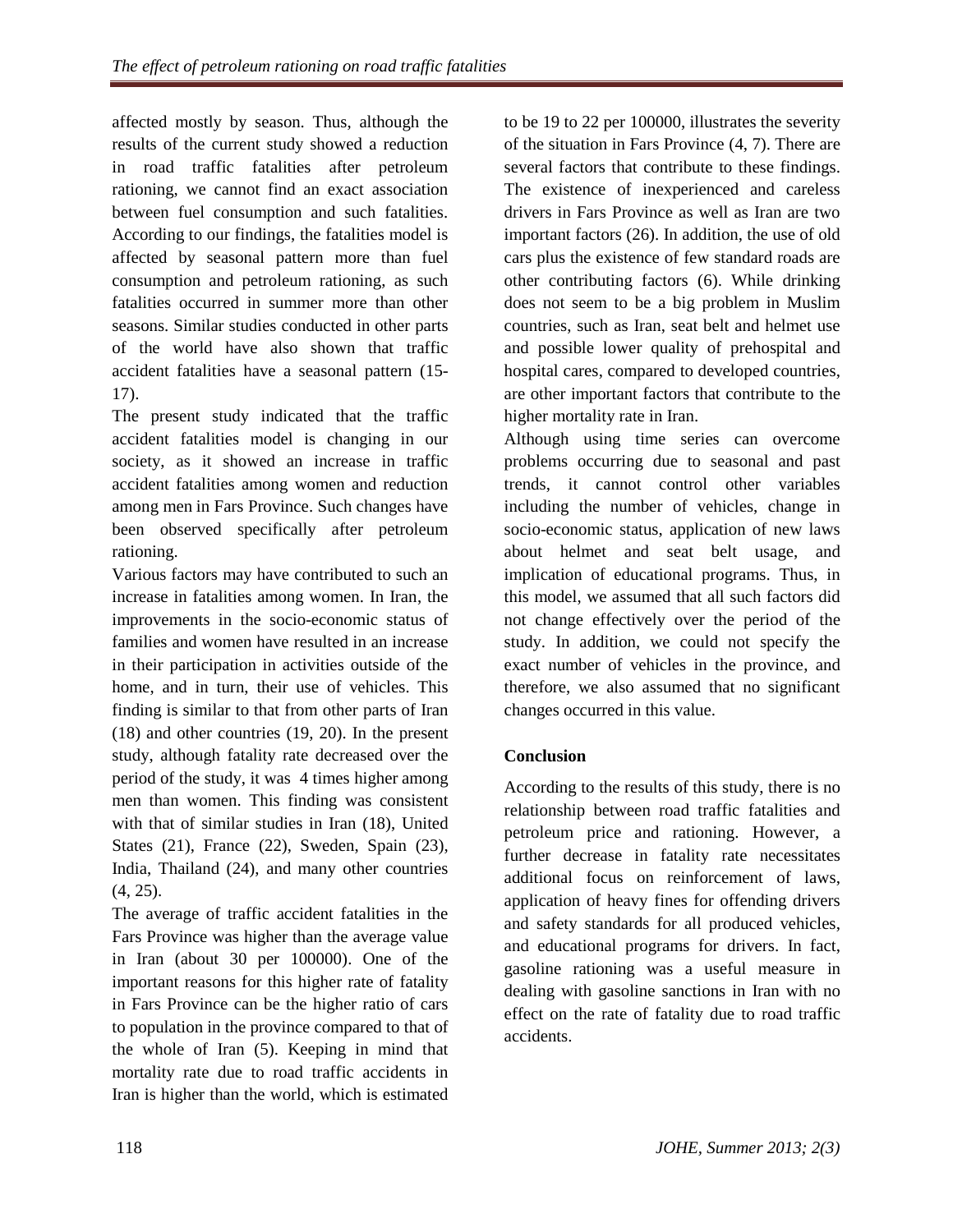#### **Acknowledgement**

The present article was extracted from the thesis written by Mehdi Moradinazar and was financially supported by Shiraz University of Medical Sciences, Iran (no 6099).

#### **Conflict of interests:** None declared.

#### **Reference**

- <span id="page-5-0"></span>1. Wesemann P. Economic evaluation of road safety measures. Paris: SWOV Institute for Road Safety Research; 2000. 40 p. Report No.: D-2000-16E.
- 2. Murray CJ, Lopez AD. Alternative projections of mortality and disability by cause 1990-2020: Global Burden of Disease Study. Lancet 1997; 349(9064):1498-504.
- 3. Peden M, Scurfield R, Sleet D, Mohan D, Hyder AA, Jarawan E, etal. World report on road traffic injury prevention: Summary. Geneva: World Health Organization; 2004. 52 p.
- <span id="page-5-1"></span>4. Peden M, Scurfield R, Sleet D, Mohan D, Hyder AA, Jarawan E, et.al. World report on road traffic injury prevention (Summary). Geneva: World Health Organization; 2004.
- <span id="page-5-2"></span>5. Peden M. Global collaboration on road traffic injury prevention. Int J Inj Contr Saf Promot 2005;12(2):85-91.
- <span id="page-5-3"></span>6. Akbari ME, Naghavi M, Soori H. Epidemiology of deaths from injuries in the Islamic Republic of Iran. East Mediterr Health J 2006; 12(3-4):382- 90.
- <span id="page-5-19"></span>7. Murray CJ, Lopez AD. Alternative projections of mortality and disability by cause 1990–2020: Global Burden of Disease Study. Lancet 1997; 349(9064):1498-504.
- 8. Naghavi M, Akbari ME (2002). Epidemiology of injuries resulting from extrinsic causes (accidents) in Islamic Republic of Iran. Tehran: Fekrat Cultural Publishing Institute.
- <span id="page-5-4"></span>9. Soori H, Royanian M, Zali AR, Movahedinejad A. Road traffic injuries in Iran: the role of interventions implemented by traffic police. Traffic Inj Prev 2009; 10(4):375-8.
- <span id="page-5-5"></span>10. Soori H, Ainy E, Movahedinejad AA, Mahfozphoor S, Movahedi M, Rezazadeh Azari M, Vafaee R, Hatamabadi HR, Masoodeinejad MR. A Practical Model of Political Mapping in Road Traffic Injury in Iran in 2008. Hakim 2009;12(3):1-9.
- <span id="page-5-6"></span>11. Spoerri A, Egger M, von Elm E; Swiss National Cohort Stuty. Mortality from road traffic accidents in Switzerland: Longitudinal and spatial analyses. Accid Anal Prev 2011; 43(1):40- 8.
- <span id="page-5-7"></span>12. Saadat S, Mafi M, Sharif-Alhoseini M. Population based estimates of non-fatal injuries in the capital of Iran. BMC Public Health 2011; 11(1):600-8.
- <span id="page-5-8"></span>13. Houri Jafari H, Baratimalayeri A. The crisis of gasoline consumption in the Iran's transportation sector. Energy Policy 2008; 36(7):2536-43.
- <span id="page-5-9"></span>14. The Office of information technology. Statistical Yearbook of Road Maintenance and Transportation Organization of the road in Iran Tehran: Department of Transportation; 2007. P 350.
- <span id="page-5-10"></span>15. Brämer GR. International statistical classification of diseases and related health problems. Tenth revision. World Health Stat Q 1988; 41(1):32-6.
- <span id="page-5-11"></span>16. Box GEP, Jenkins GM, Reinsel GC (2008). Time series analysis: forecasting and control. 4<sup>th</sup> ed. [Hoboken, New Jersey:](http://en.wikipedia.org/wiki/Hoboken,_New_Jersey) John Wiley & Sons. P 12- 18.
- <span id="page-5-12"></span>17. Brockwell PJ, Davis RA. Time series: theory and methods. 2nd Edition. New York: Springer-Verlag; 2009.
- <span id="page-5-13"></span>18. Bahadorimonfared A, Soori H, Mehrabi Y, Delpisheh A, Esmaili A, Salehi M, et al. Trends of fatal road traffic injuries in Iran (2004–2011). PloS One 2013; 8(5):e65198.
- <span id="page-5-14"></span>19. Crandon IW, Harding HE, Cawich SO, McDonald AH, Fearron-Boothe D. Motorcycle accident injury profiles in Jamaica: An audit from the University Hospital of the West Indies. Int J Inj Contr Saf Promot 2009;16(3):175-8.
- <span id="page-5-15"></span>20. Mayhew DR, Ferguson SA, Desmond KJ, Simpson HM. Trends in fatal crashes involving female drivers, 1975–1998. Accid Anal Prev 2003; 35(3):407-15.
- <span id="page-5-16"></span>21. Bedard M, Guyatt GH, Stones MJ, Hirdes JP. The independent contribution of driver, crash, and vehicle characteristics to driver fatalities. Accid Anal Prev 2002; 34(6):717-27.
- <span id="page-5-17"></span>22. Blaizot S, Papon F, Haddak MM, Amoros E. Injury incidence rates of cyclists compared to pedestrians, car occupants and powered twowheeler riders, using a medical registry and mobility data, Rhône County, France. Accid Anal Prev 2013; 58:35-45.
- <span id="page-5-18"></span>23. Novoa AM, Pérez K, Santamariña-Rubio E, Marí-Dell'Olmo M, Ferrando J, Peiró R, et al. Impact of the penalty points system on road